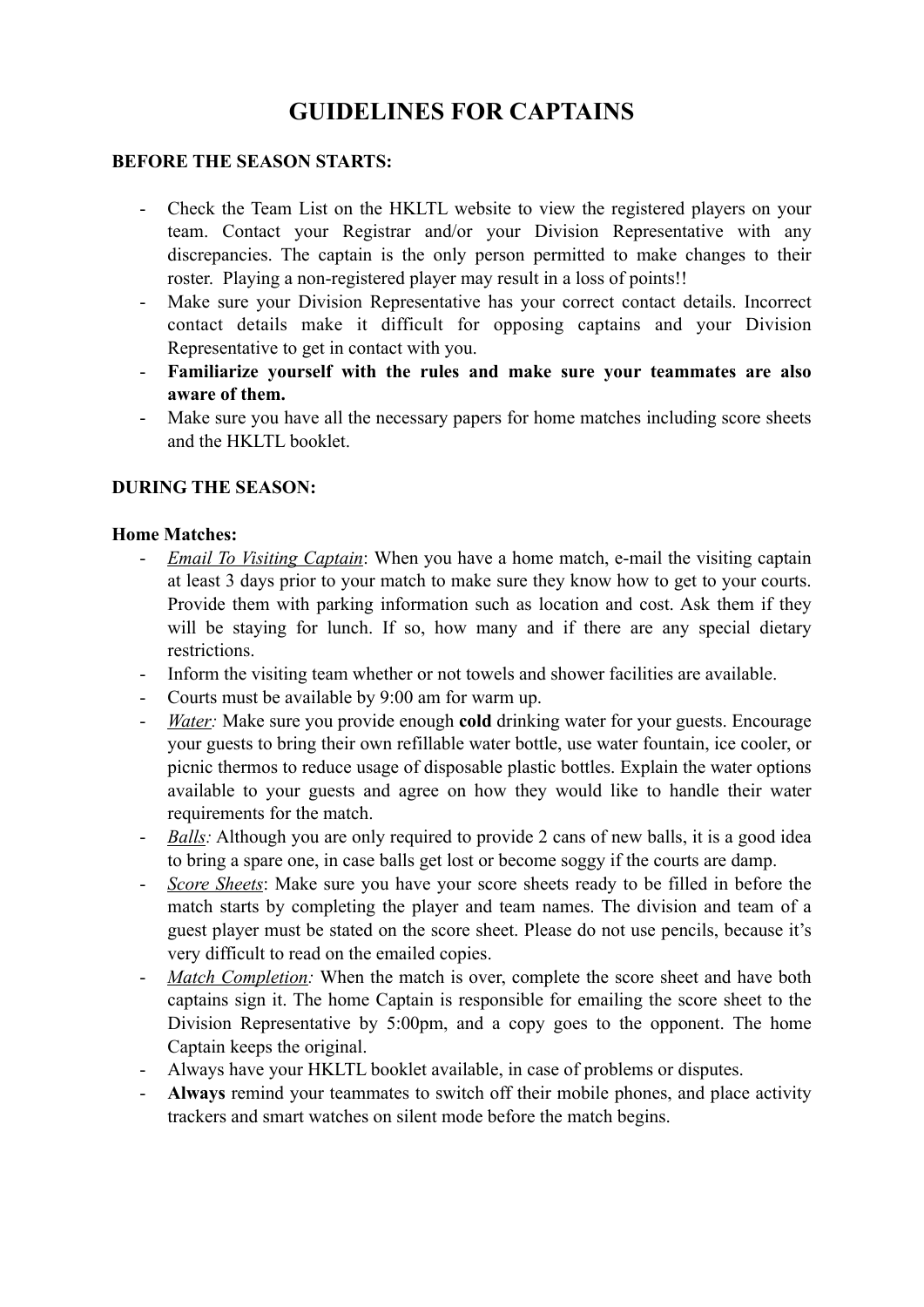#### **Away Matches**:

- If you have not heard from the home captain in a timely manner, contact her and check on the necessary details such as location of courts, parking arrangements, who is staying for lunch and any special dietary needs.
- You may want to check if the home team provides towels. If not, inform your teammates to bring their own.
- **Always** remind your teammates to switch off their mobile phones, and place activity trackers and smart watches on silent mode before the match begins.

## **REGISTERING NEW PLAYERS:**

- **New players MUST BE REGISTERED BEFORE THE MATCH as confirmed by the Registrar.** Players may be added or deleted from your roster from the commencement of the Fall/Spring session until four weeks after the first match of the respective division.
- The following forms must be submitted online for each new player: Amended Team Registration Form, New Player Questionnaire and a Coach's Assessment. However, Coach Assessments are not required for new Premier players.
- A new player must fill out the New Player Questionnaire on the HKLTL website. The form must be filled out accurately and provide a complete representation of their playing history.
- Coach assessments must be completed by an approved coach. A list of approved coaches for assessments are found on the HKLTL website.
- The Registrar will notify you by email after completion and submission of all registration documents whether a player has been approved or not approved to play on your team. You must have **confirmation from the Registrar about any changes to your roster**. If the player is not registered and plays in a match, sets will be forfeited.
- Captains are responsible for keeping all communications throughout the season regarding their team and registration of new players.
- Make sure you check the team lists on the HKLTL website to ensure your players are properly registered. Please obtain the user name and password from the Division Representative to access the team lists online.

#### **REGISTERING GUEST PLAYERS:**

- Guest players, except in the lowest Division, must already be registered as a full time player in a team in a lower division and **must be confirmed as a guest player before the match**.
- Guest players may be added at any time during the season.
- Captains must register all guest players by submitting a Guest Player Registration Form online which can be found on the HKLTL website.
- A guest player for the lowest Division must be registered as a new player. Please refer to 'Registering New Players'.
- In case of emergency regarding a guest player, please call your Division Representative or Registrar immediately. Follow up with a Guest Player Registration Form. You must have confirmation from your Division Representative or the Registrar before playing a guest player in a match.